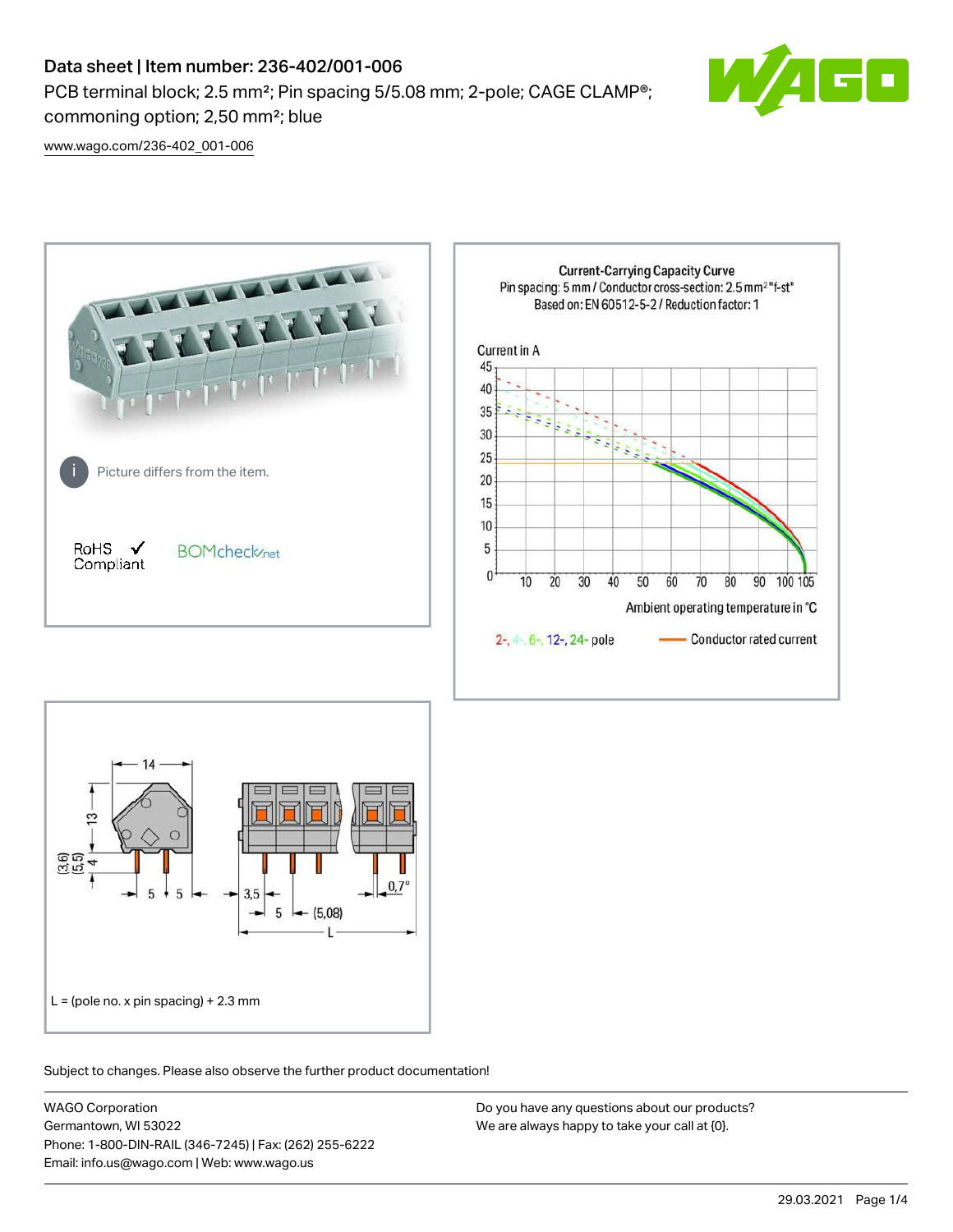

## Item description

- PCB terminal strips with CAGE CLAMP<sup>®</sup> connection, screwdriver actuation parallel or perpendicular to conductor entry  $\blacksquare$
- Versions with Ex approval П
- $\blacksquare$ Mixed-color PCB terminal strips from factory
- $\blacksquare$ Operating tools for factory wiring
- $\blacksquare$ 45° conductor entry angle permits a wide range of applications and wiring options
- П Set to metric or inch pin spacing by compressing PCB terminal strips or pulling them apart

#### Data

| <b>Downloads</b><br><b>Documentation</b> |            |               |          |
|------------------------------------------|------------|---------------|----------|
| <b>Additional Information</b>            |            |               |          |
| Technical explanations                   | 2019 Apr 3 | pdf<br>2.0 MB | Download |

### Installation Notes

Conductor termination



Inserting a conductor via 3.5 mm screwdriver.

Screwdriver actuation parallel to conductor entry



Inserting a conductor via 3.5 mm<br>Inserting a conductor via operating tool. screwdriver.

Screwdriver actuation perpendicular to conductor entry



Subject to changes. Please also observe the further product documentation!

WAGO Corporation Germantown, WI 53022 Phone: 1-800-DIN-RAIL (346-7245) | Fax: (262) 255-6222 Email: info.us@wago.com | Web: www.wago.us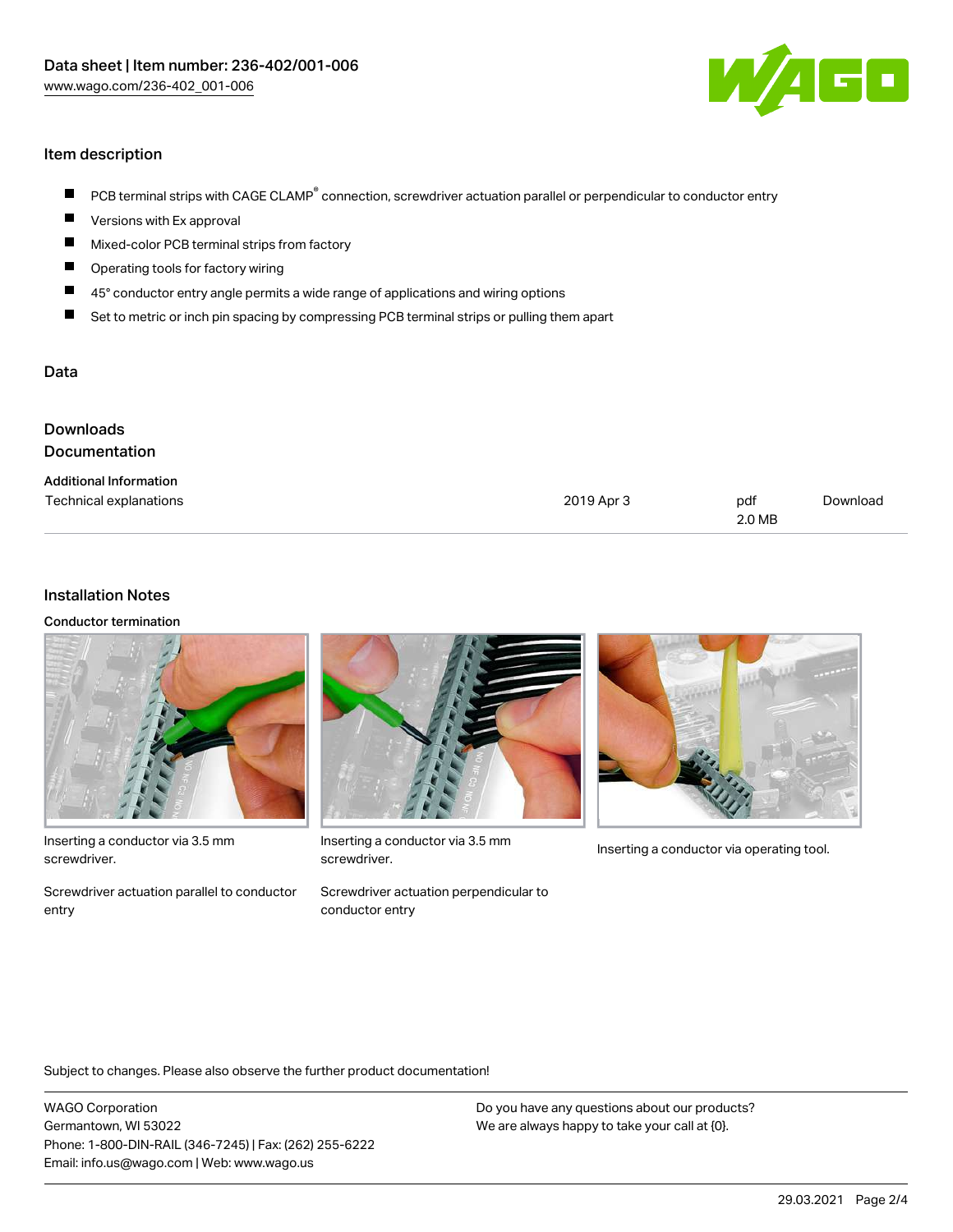



Compared to standard screwdrivers, these operating tools are far more convenient for wiring PCB terminal strips at factory.

Installation



PCB Terminal Strips placed behind each other save space – staggering them by half the pin spacing simplifies subsequent wiring of the first row.

Installation

Subject to changes. Please also observe the further product documentation!

WAGO Corporation Germantown, WI 53022 Phone: 1-800-DIN-RAIL (346-7245) | Fax: (262) 255-6222 Email: info.us@wago.com | Web: www.wago.us